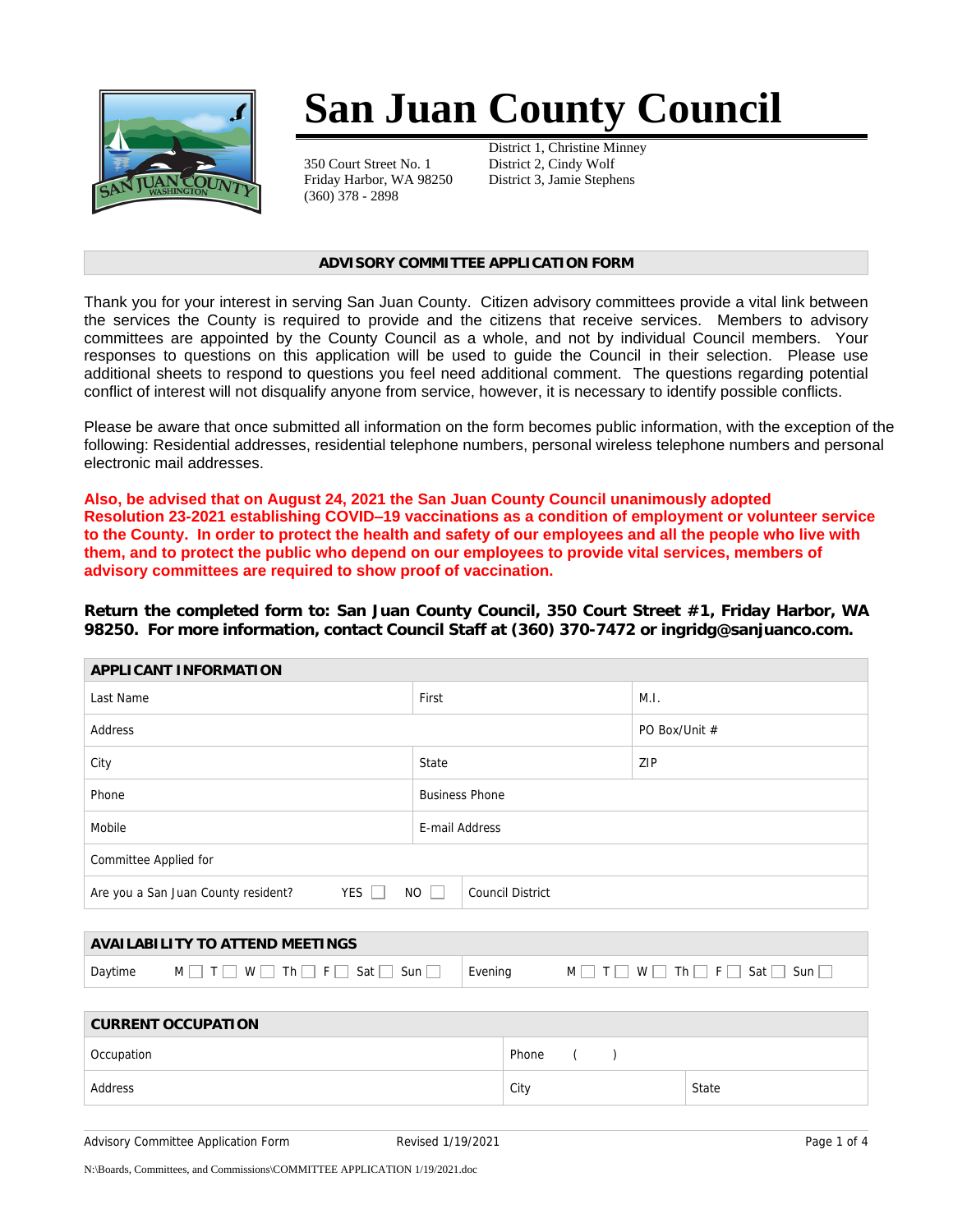## **PREVIOUS OCCUPATIONAL BACKGROUND**

**EDUCATION AND/OR TRAINING**

**PROFESSIONAL ACTIVITIES**

**COMMUNITY ACTIVITIES**

**OTHER EXPERIENCE**

**ADDITIONAL INFORMATION** Have you previously served on a San Juan County advisory or decision making body? YES  $\Box$  NO  $\Box$  If yes, please explain.

Why are you interested in serving on this committee?

Not including this committee, what are your primary interests in County government and services?

| <b>CONFLICT OF INTEREST</b>                                                                                                                                                                                                                                                                                                            |          |  |  |
|----------------------------------------------------------------------------------------------------------------------------------------------------------------------------------------------------------------------------------------------------------------------------------------------------------------------------------------|----------|--|--|
| It is crucial to have a balanced citizen advisory committee with all stakeholders and community viewpoints represented. To avoid any<br>potential conflict of interest or questions about the appearance of fairness, please list each organization which you serve in a decision-<br>making capacity, your position, and its mission. |          |  |  |
| Organization                                                                                                                                                                                                                                                                                                                           | Position |  |  |

Advisory Committee Application Form Revised 1/19/2021 Page 2 of 4

N:\Boards, Committees, and Commissions\COMMITTEE APPLICATION 1/19/2021.doc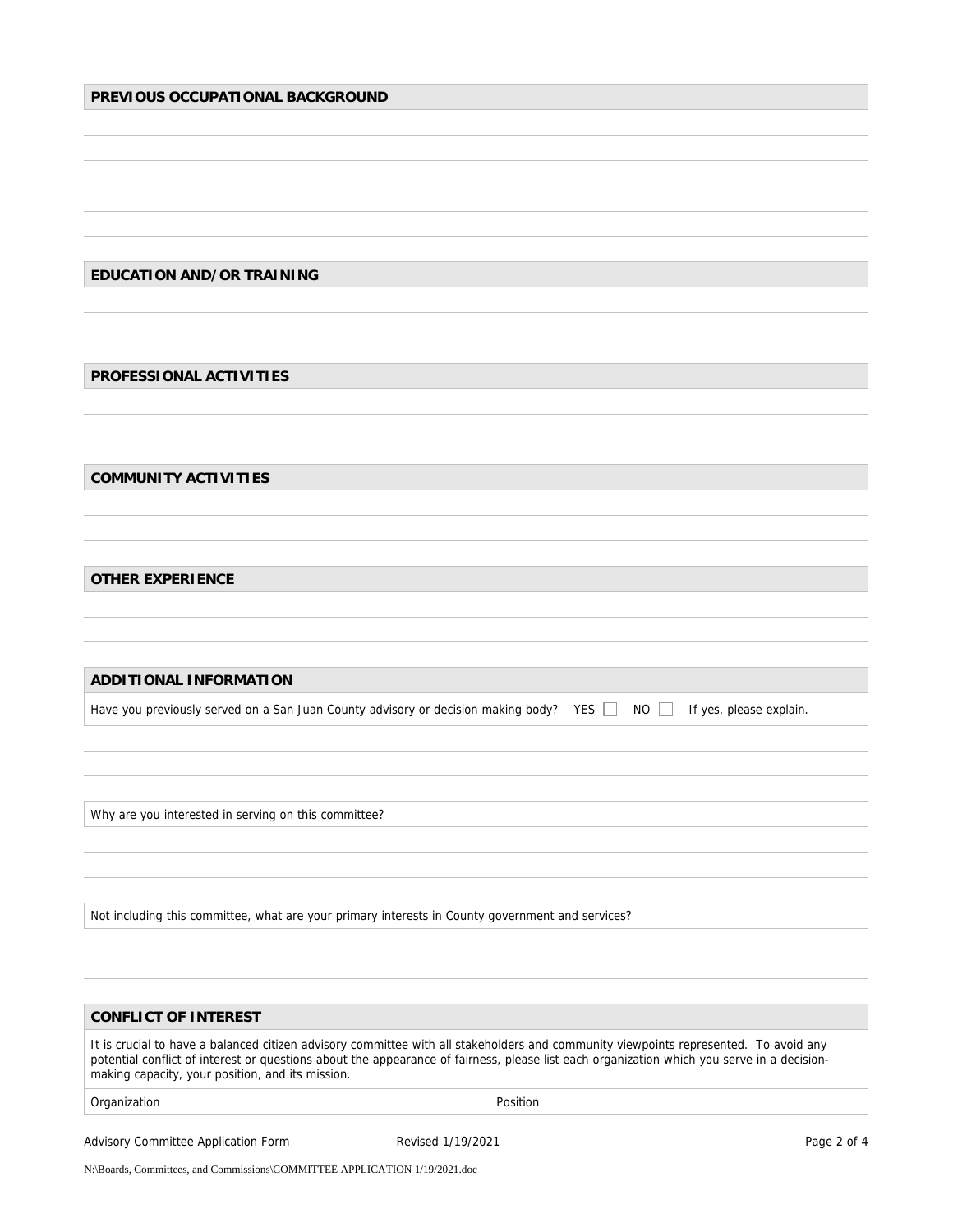| Mission      |          |  |
|--------------|----------|--|
|              |          |  |
| Organization | Position |  |
| Mission      |          |  |
|              |          |  |
| Organization | Position |  |
| Mission      |          |  |
|              |          |  |
|              |          |  |

Do you or any of your family members work for or serve on the board of any organization which contracts with San Juan County? Do you anticipate any future involvement of this kind in the future? If yes, please describe the relationship.

Are you related to any elected County official or staff member? If yes, please explain.

Are you involved in any personal, professional or business pursuit that would affect your ability to make fair and impartial recommendations or decisions as a member of this citizen advisory committee?

Is there any additional information that you would like the Council to consider in evaluating your application?

## **DISCLAIMER AND SIGNATURE**

By submitting this application, I affirm that the facts set forth in it are true and complete to the best of my knowledge.

### Signature Date Date of the State of the State of the State of the Date of the Date of the Date of the Date of the Date of the Date of the Date of the Date of the Date of the Date of the Date of the Date of the Date of the

# **POLICY REGARDING APPOINTMENTS TO COUNTY ADVISORY COMMITTEES**

The County Council's policy regarding the process of appointment of members to county advisory committees/boards/commissions is as follows;

- 1. All vacancies and positions with expiring terms on county committees will be advertised in local media and on the county website. Such advertisements will be posted at least two weeks prior to Council appointments to fill any vacancies.
- 2. All candidates for committee appointments will be San Juan County voters. This requirement can be waived by the Council when appropriate.
- 3. Committees may make recommendations to the Council for new appointments and reappointments. However, the Council will consider all applicants for vacancies.

Advisory Committee Application Form **Revised 1/19/2021** Page 3 of 4